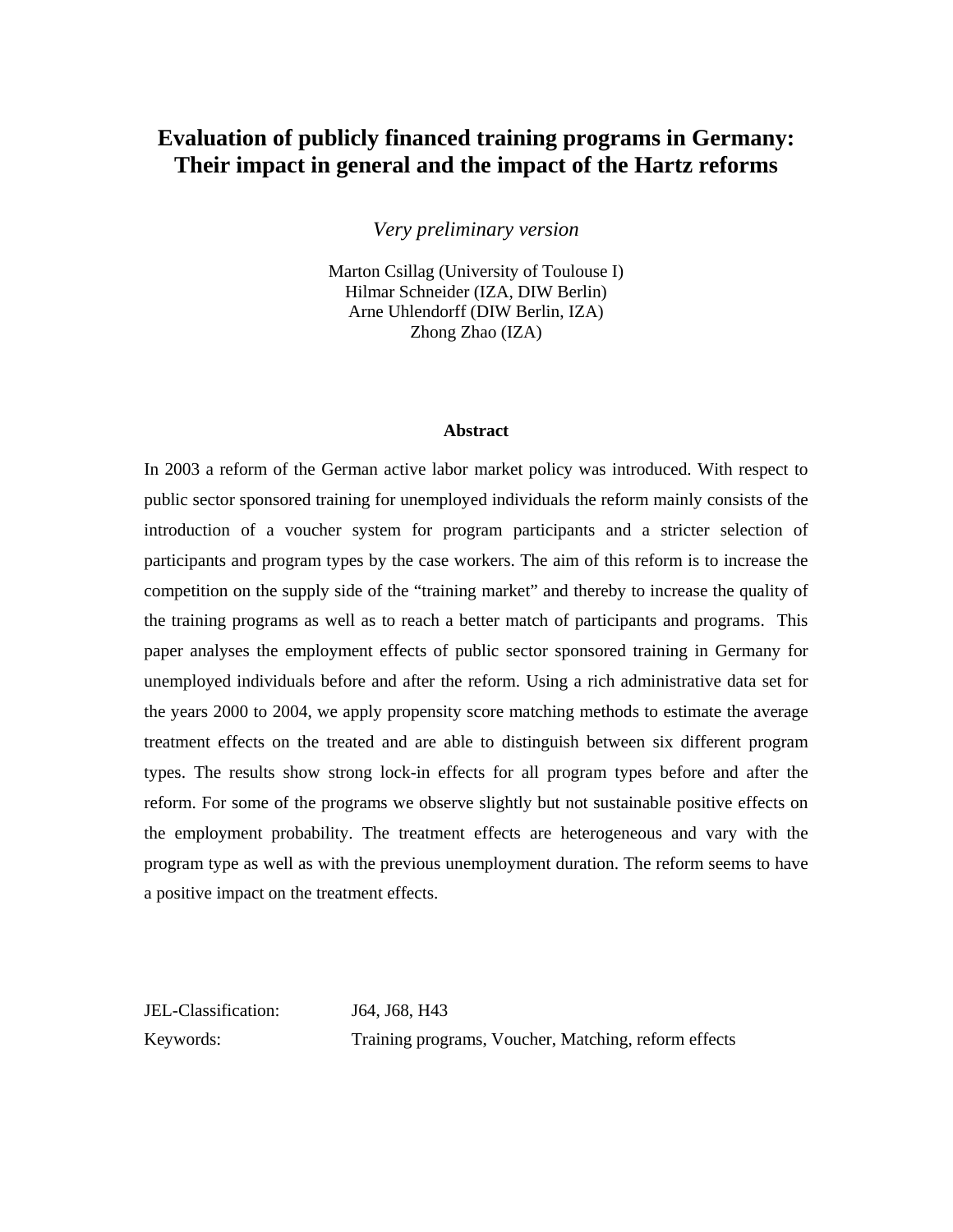#### **1 Introduction**

In 2003 a reform of the German active labor market policy was introduced. With respect to public sector sponsored training for unemployed individuals the reform mainly consists of the introduction of a voucher system for program participants and a stricter selection of participants and program types by the case workers, relying on the expected reemployment probability of the participants. The aim of this reform is to increase the competition on the supply side of the "training market" and thereby to increase the quality of the training programs as well as to reach a better match of participants and programs. This paper analyses the employment effects of public sector sponsored training in Germany for unemployed individuals before and after the reform.

There exist several studies on the effectiveness of publicly financed training programs in Germany. Depending on the method, the investigation period and the underlying data set either negative, non-significant or positive results have been reported. Examples for insignificant or even negative effects are Lechner (1998, 1999, 2000), Hujer and Wellner (2000), Schneider et al. (2000) or Hujer, Thomsen and Zeiss (2004). Examples for papers that find inconclusive results are Hübler 1997 and Kraus, Puhani and Steiner (1999) and examples for positive findings are Fitzenberger and Prey (1998, 2000) or Lechner et al. (2005a, 2005b). Summarizing the literature it can be stated that positive effects mainly occur, if at all, in the long run and that studies finding long-term positive effects are reporting negative short-term effects.

Using a rich administrative data set for the years 2000 to 2004, we apply propensity score matching methods to estimate the average treatment effects on the treated. In contrast to other studies we distinguish between six different program types and between five regional types. Moreover we compare the pre-reform period to the post-reform period before and after January 2003.

We apply non-parametric estimation methods, i.e. a comparison of employment and unemployment probability differences between participants and non-participants over the time, and we additionally apply parametric methods. These proportional hazard rate models imply several parametric assumptions and are therefore more restrictive than the nonparametric estimators, but the results give us a more detailed insight in the processes on the labour market, i.e. on the average treatment effect on the job finding processes of the participants. This allows a differentiation between lock-in effect and the treatment effect after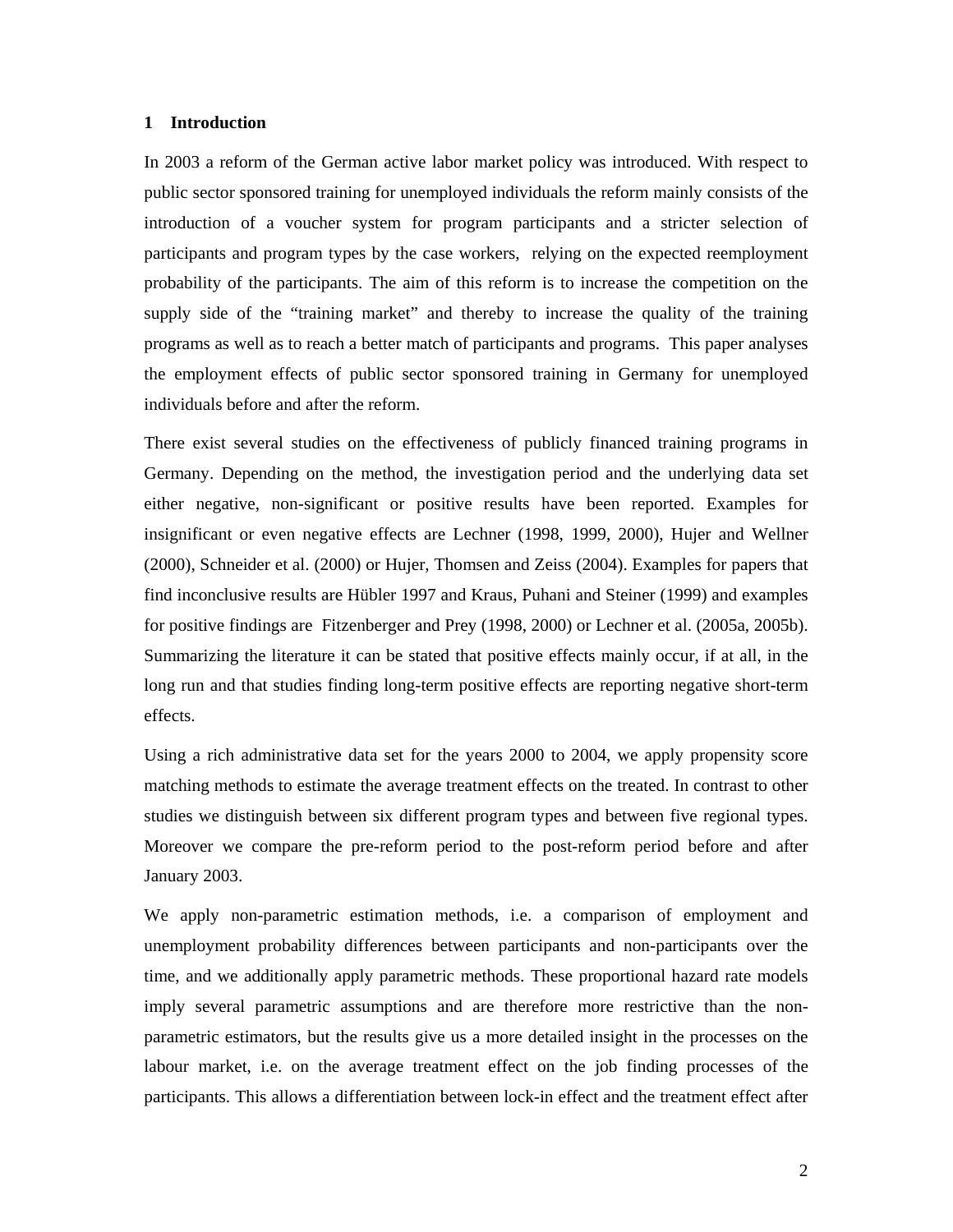the program, which is especially useful for long programs and relatively short observation periods.

The results show strong lock-in effects for all program types before and after the reform. For some of the programs we observe slightly but not sustainable positive effects on the employment probability. The treatment effects are heterogeneous and vary with the program type as well as with the previous unemployment duration. The reform seems to have a positive impact on the treatment effects.

Section 2 of this paper gives a short description of relevant labor market reforms and section 3 provides information on the data. Section 4 presents the applied methods, section 5 discusses the results and section 6 concludes.

# **2 Reforms of Further Vocational Training in Germany**

A sweeping reform of further vocational training schemes was introduced in Germany in order to improve the (re-)integration of the unemployed into the labor market. Different instruments were set up as new devices to achieve this aim in a more effective way: (*i*) the introduction of a compulsory education voucher as a new allocation instrument to match those who are entitled to participate and the respective providers should initiate a considerable enhancement of the quality of continuing training by means of competition among the providers; (*ii*) a reinforced quality management by certifying the providing institutions and their respective FbW-programs; (*iii*) a modification of accessing rules.

The changes conducted in the course of the reforms concern access to measures as well as benefit payments came into force in staggered stages starting in the beginning of  $2003$ .<sup>1</sup> However, the largest cut was made in early 2003 in the wake of the reorganization of access procedures to further vocational training measures, brought about by the statutory introduction of education vouchers and the introduction of a new quality management in the course of the administration reform of the FEA.

# **(***i***) Education Vouchers**

 $\overline{a}$ 

All eligible schemes of further vocational training were to be maintained after the reform. Nevertheless, former access-rules were abolished. According to the new regulations which have been in force since January 2003, job-seekers have to make use of education vouchers to choose an FbW-course provider by their own choice. The chosen provider will then directly

<sup>1</sup> The so called "Job-AQTIVE" law came into force already on January 1, 2002 and concerned regulations of maintenance allowances of further vocational training. The practice of setting-off residual unemployment benefit claims against maintenance allowance continuity payments was introduced then.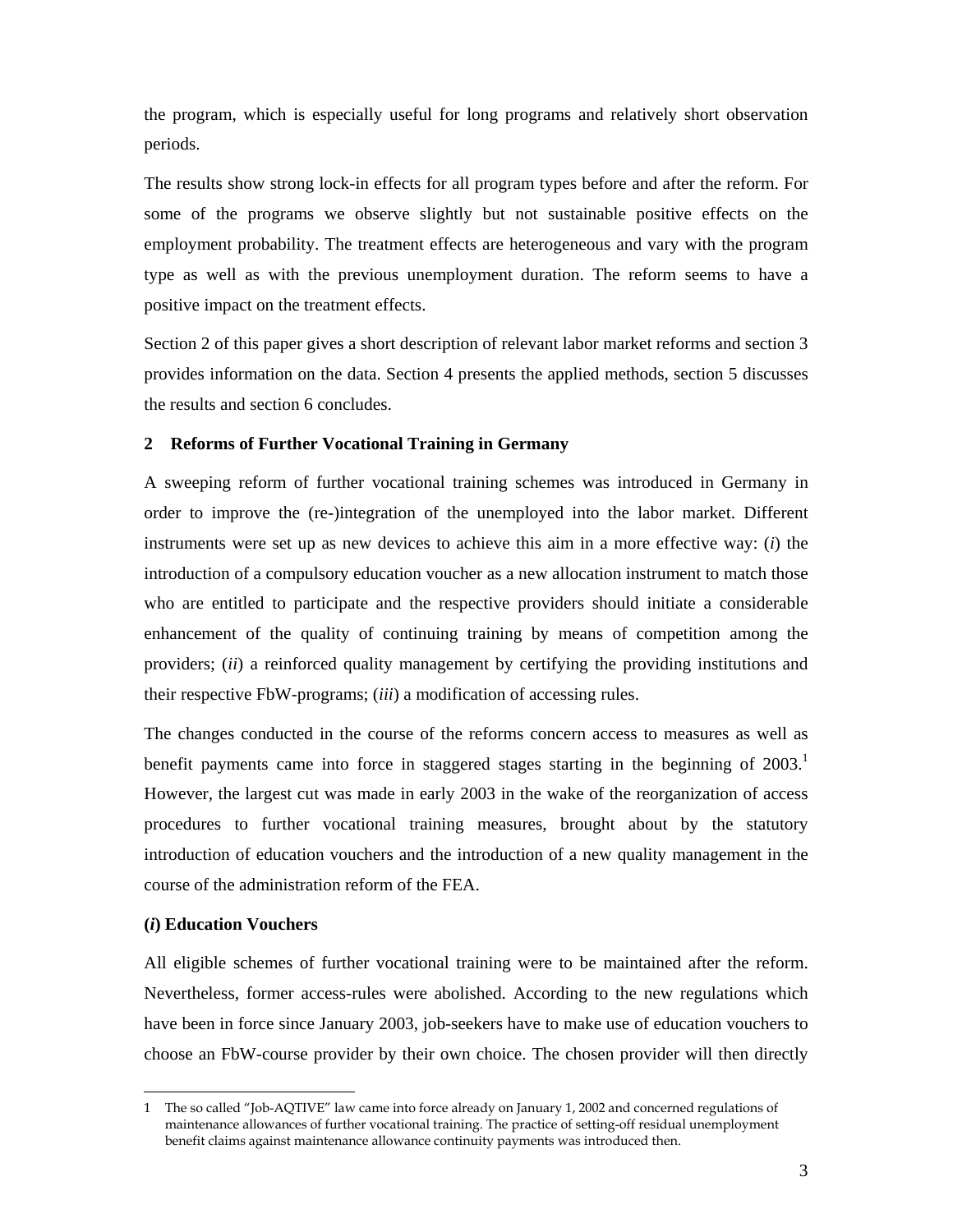charge the FEA for the training fees. The selected educational institution is to present the education voucher to the FEA before the measure commences. Which kind of programscheme is selected depends on the decision of the FEA case-worker. However, the decision is a result of a profiling-process where the potential candidate has to participate. The maximum duration of the further vocational training measure, the educational target and its main focus are documented by the voucher. Thus, the former twofold relationship where the FEA caseworker sent the unemployed individual directly to a specific provider without allowing for any active contribution of the unemployed  $-$  is now substituted by a triangular approach, which additionally contains the preferences of the unemployed with regard to the FbWprovider.

However, in the first two months of 2003 a *de facto* double tracked admission practice for further vocational training measures had been established due to the seamless introduction of education vouchers. Further vocational training measures which had still been approved in 2002 according to the former allocation practice as well as further vocational training measures allocated by education voucher coexisted during this early period. Therefore, the exclusive allocation of further vocational training measures via education vouchers is said to have started seriously with March 2003.

# **(***ii***) Quality Management**

The goal of quality enhancement of the schemes should not solely be driven the unemployed who make use of vouchers. Thus, an additional quality management was set up. Since 2003 only those measures can be approved for further vocational training measures that have an overall continuance forecast of at least 70 percent for participants. In this case this is the timerelated continuance rate of prior training measures (percentage of graduates whose unemployment spell ended within six months after the measure). Furthermore, the development of the regional labor market and expected labor demand are relevant for the rating of a measure. The measure-related continuance rate is also an indicator for the quality control of measures and educational institutions by the FEA, which is incorporated in the Agency's annual training target schedule.

The training target schedule of the Labor Agencies, which for the first time had been adopted for the year 2004 on October 31, 2003, will once a year record the results of the quality check of measures and providers of measures conducted by the Labor Agencies. The training target schedule is thus to facilitate the institutionalization of the above mentioned 70 percent regulations.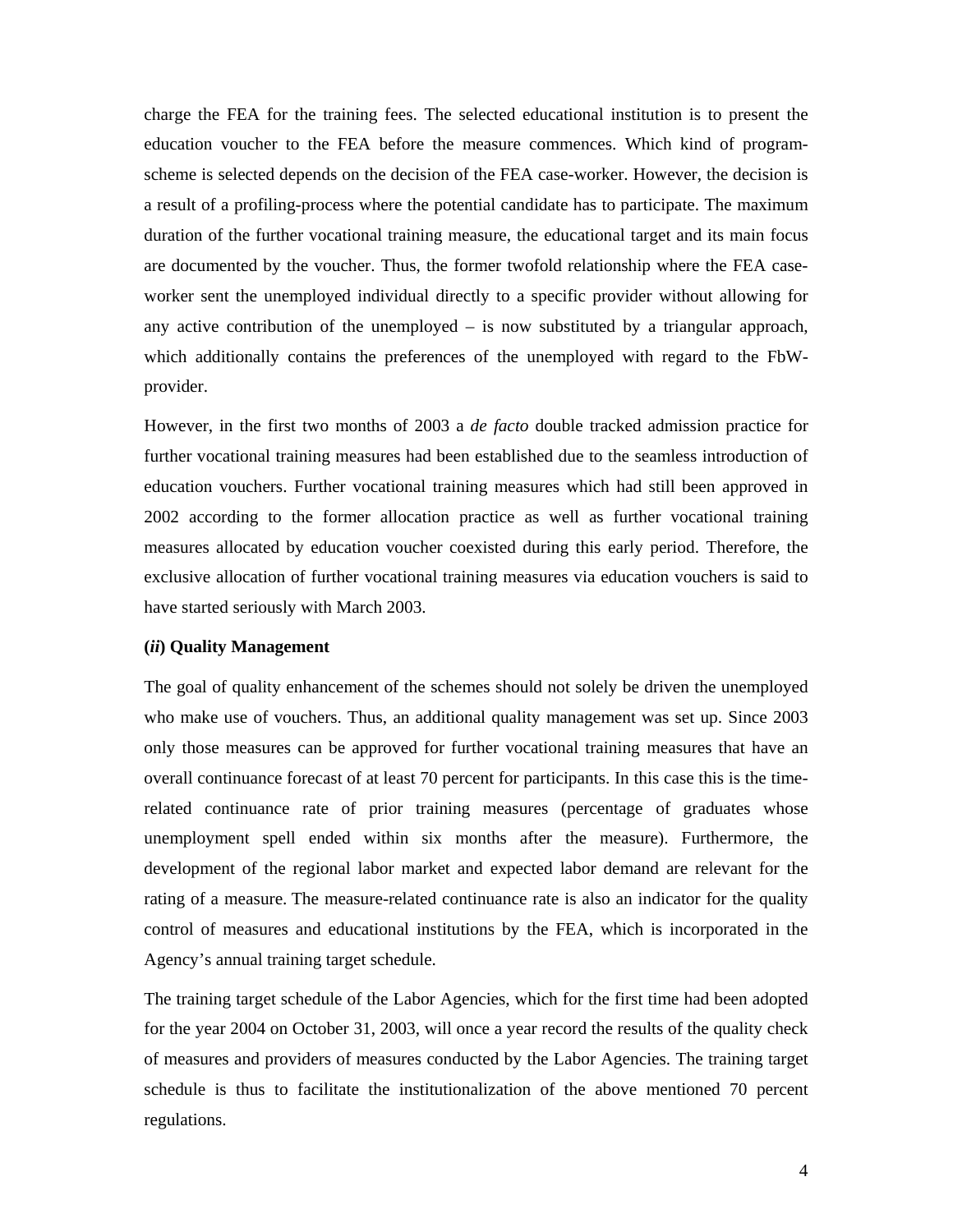Since the middle of 2004, when the "Approval and Admission Ordinance of Continuing Training" went into effect on July, 1 2004, a third party certification agency has to certify that educational institutions and offers of further vocational training comply with legal requirements. Employment offices fulfilled this task themselves before. The ordinance provides that the transition to the new certification and approval procedure will be finished by the end of 2005. This ensures that providers of continuing training and certifiers have reasonable time to prepare for the new procedure. The labor agencies pay maintenance allowances and training fees for further vocational training only if the expert third party certification agency has ascertained that the educational institution and its training offers are in keeping with legal requirements. The independent, private third party certification agencies may award an educational institution a certificate after a successful assessment of its training offers and said institution itself, which may include an on site inspection. The ordinance governs details of the certification process and particularly substantiates the requirements in terms of quality of the educational institution and its training offers. Moreover, it facilitates and quickens the approval for training courses of educational institutions which have quality management at their disposal. The qualification and independence of the certification agencies must be checked and confirmed by an approval department with the FEA. The approval department gets support from an advisory board, which may express recommendations concerning the approval and certification process.

## **(***iii***) Modification of Accessing Rules**

Beside the regulations regarding quality management which also could be described as a kind of detailed approach of selecting the FbW-schemes and their providers,

The 70 percent regulations refer to both an individual integration forecast and a measurerelated continuance rate. First, the result of the individual integration forecast must be that it is "very likely" that a participant will find adequate employment after the completion of a specific measure. Although a rate of 70 percent is often mentioned in this context, such a rule is usually not being observed in daily practice since no empirical experiences with the individual case forecast exist. Instead, the responsible official draws on the qualifications of the participants, the conditions of the local labor market and the kind of further training intended and condenses them to a subjective success forecast based on his own professional experience. The integration forecast is prepared in a compulsory counseling interview with an employment counselor or job placement officer in which information gathered during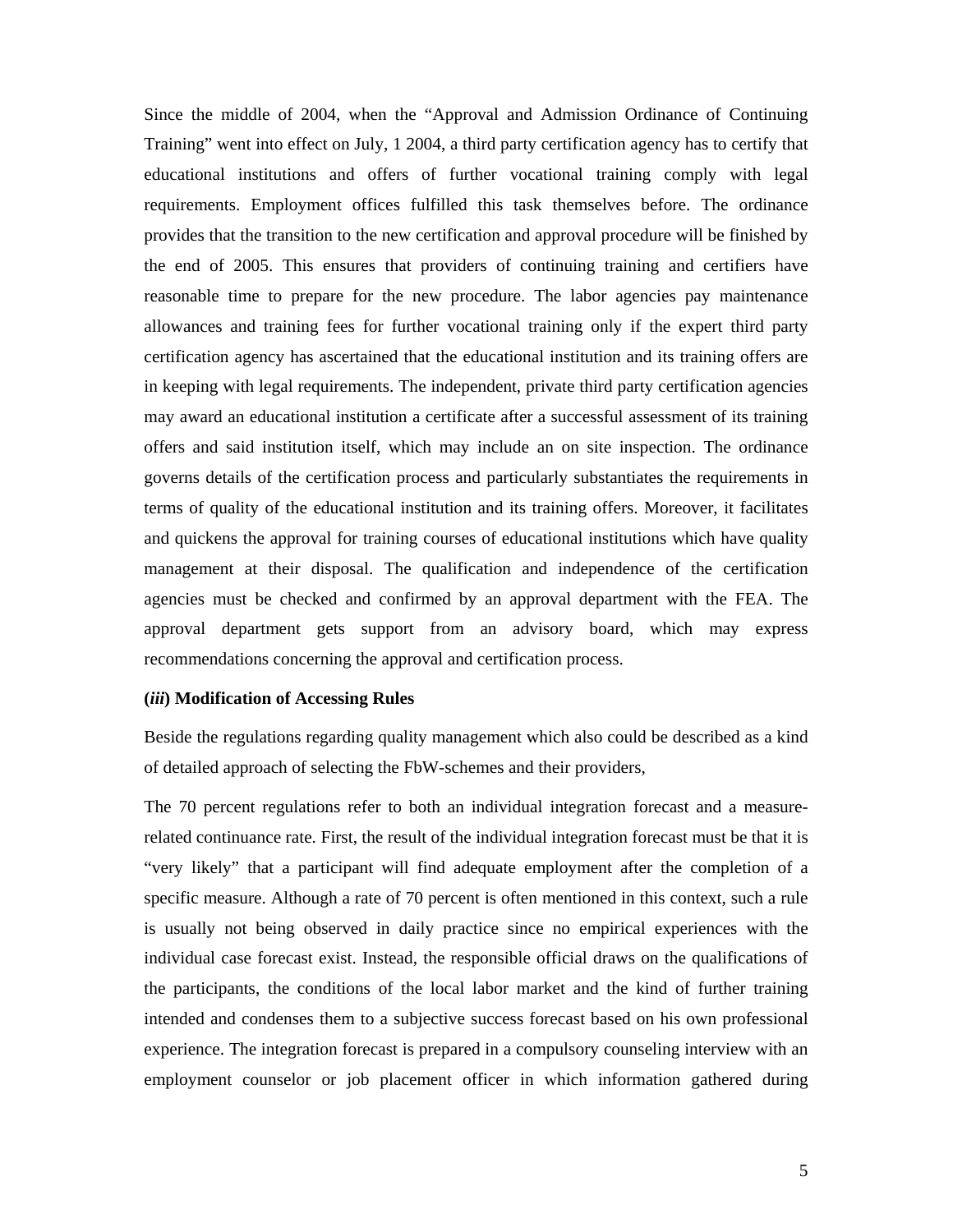profiling may also be used. An examination by the medical or psychological service of the FEA may ensue after the interview.

# **3 Data**

The data of our analysis are drawn as a random sample of the population of administrative records of the so-called "Integrated Employment Biographies" (IEB). This rich data set is a combination of individual records from the program participants' master data set (MTG), the employees' history (BeH), the benefit recipients' history (LeH), and the job seekers' data base (ASU/BewA).

The MTG contains basic information about participation in active labor market programs (including further vocational training) as well as important individual characteristics. Entries into ALMPs are identified from January 2000 on. The BeH comprises remuneration notifications of employers about employment subject to social contributions. This information is included in the IEB from 1990 on, but is incorporated in the IEB with a time lag of about 18 months. The LeH comprehends information about phases of benefit receipt from 1990 and onwards. Those benefits mainly include unemployment benefits, unemployment assistance, and maintenance allowances.

The IEB easily allows identifying specific groups of unemployed individuals. For instance, one can construct subgroups of participants in different further vocational training measures. The random sample of the IEB has been drawn conditional both on quarterly stratification with regard to participation in six different types of further vocational training and on a stratification related to previous duration of unemployment, sex and information on the region.. Hence, individuals had to be unemployed prior to participation in the further vocational training measure and information on the labor market region, on sex as well as on the type of further vocational training had to be available. Additionally, an age restriction was applied (17 to 65 years of age). Moreover, every participant could only be drawn once per quarter. Thus, multiple FbW-program entries of a person within a given quarter are not accounted for. According to these rules, only a marginal number of cases were excluded. Therefore, this IEB-random sample can be considered as representative.

With an annual sample of 1.100 participants per FbW-program type, the size of the random sample of the IEB was selected to be appropriately large enough to account for heterogeneities with respect to program types, individual characteristics of participants, and labor market regions. Furthermore, as the observation window already starts in January 2000, the staggered stages of the reforms of further vocational training were adequately covered. In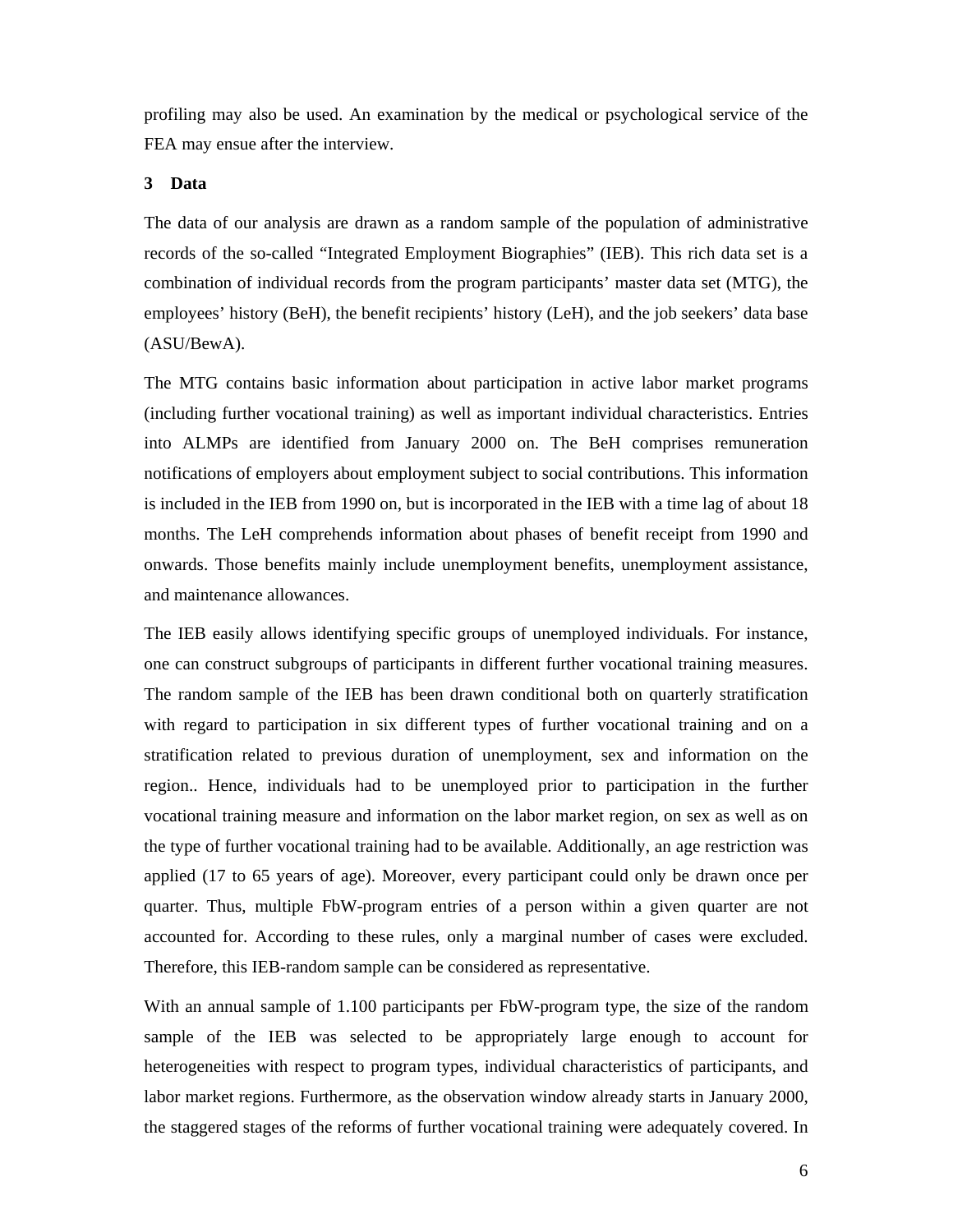sum, our data comprises information about 29,700 entrants into six different types of further vocational training for 18 quarters from January 2000 until June 2004.

In order to apply the matching approach as described below, 80 non-participants were drawn per participant. Those individuals had to be in the same labor market status as the corresponding participant prior to program entry, i.e. normally they had to be previously unemployed for the same duration. Note that unemployment is defined here as being *not* regularly employed.<sup>2</sup> Furthermore, non-participants are required to not having participated in the respective further vocational training measure within the given reference quarter.<sup>3</sup> In sum, our data includes information on 2,376,000 non-participants that serve as control group.

Individual records are observed up to June 2004 with respect to unemployment and up the December 2003 with respect to gainful employment in our data. Therefore we face a substantial problem of right censoring for the post-reform period. Hence, the average observation window is substantially shorter in the post-reform period as compared to the prereform phase, especially if we want to evaluate the effects on employment probabilities.

# **4 Methodology**

 $\overline{a}$ 

Our analysis is conducted by comparing employment and unemployment probabilities of participants and matched non-participants. For this purpose we follow the participants and the matched non-participants from the entrance of the participants into the programs onwards. Our evaluation strategy is twofold: First we compare the employment and unemployment probabilities based on a matched sample non-parametrically. The main advantage of this approach is that we do not need any functional form assumptions.

However, in the context of training programs, there often exist strong lock-in effects. For the evaluation of long programs or for evaluation studies with a relatively short observation period this may lead to wrong conclusions if one relies on the non-parametrical comparison of employment probabilities only. Therefore we additionally analyze the transition process of participants and non-participants from unemployment to employment applying parametric duration models. For this approach we use the matched sample of participants and nonparticipants, which ensures that the program participation can be assumed as exogenous. The duration model approach allows us to analyze whether the transition probabilities changed after the reform and we are able to compare the impact of the lock-in effect and the treatment effect after the program participation.

<sup>&</sup>lt;sup>2</sup> Hence, according to this definition e.g. also individuals employed in job creation schemes (JCS) are considered as unemployed.

We do not rule out that non-participants also enter further vocational training measures later in time.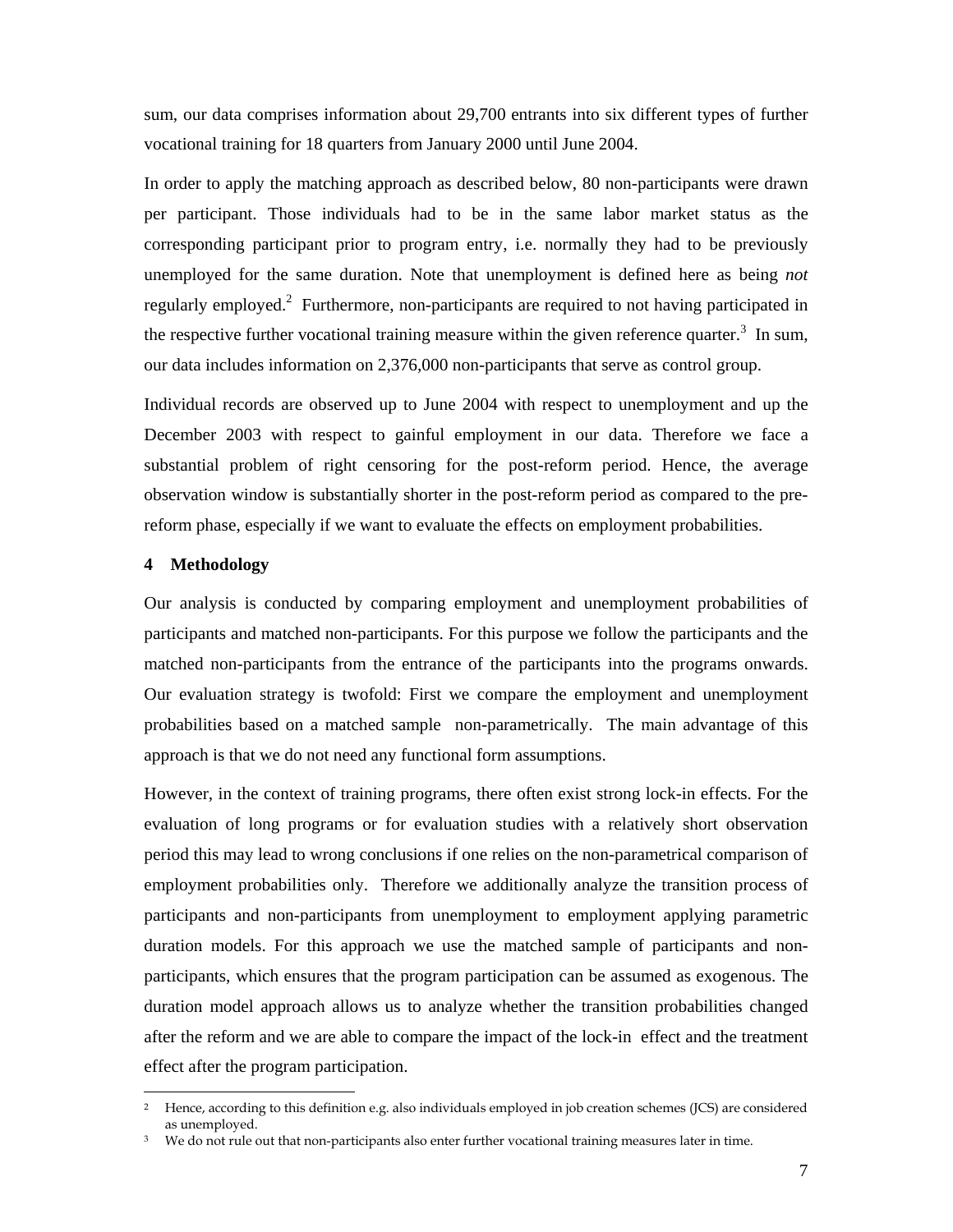# **Matching Approach**

Evaluation generally has to deal with a serious problem if the effects of participating in a specific program should be quantified compared to that what would have been without doing so. This problem naturally arises because it is impossible to observe individuals in two different states of nature (participation and non-participation) at the same time and place. Therefore, it is the principle task of any evaluation study to find a credible estimate for the counterfactual state of nature (the so called evaluation problem).

Moreover, participants in active labor market programs are a selection of the unemployed in two regards. They both have been selected by an agent of the FEA and have selected themselves into the program under consideration. Therefore, a selection bias is supposed to result because participants are *not* a random sample of unemployed persons, but may instead differ systematically in important individual characteristics that are considered to be important determinants of labor market prospects.

When the selection bias is only due to observables, matching is a useful tool to estimate treatment effects and to solve the evaluation problem. Compared to regression type estimators, the most attractive feature of matching is its non-parametric nature. Matching neither imposes functional form restrictions such as linearity nor assumes a homogeneous treatment effect in the population.

Using covariate matching to correct the bias due to observables is intuitive, since the source of the bias is the difference of observables between treatment and comparison group. Matching on covariates by definition removes this difference and hence the bias. When there are many covariates, it is impractical to match directly on covariates because of the *curse of dimensionality*. Rosenbaum and Rubin (1983) have shown that while covariate is the finest balancing score, propensity score is the coarsest balancing score. Therefore, matching on covariates and matching on the propensity score will both make the distribution of the covariates in the treatment group the same as in the comparison group.

Formally, in the potential outcome framework, each individual has two potential outcomes  $(Y_{0i}, Y_{1i})$  depending on the treatment status (e.g. participation vs. non-participation in further vocational training).  $Y_{1i}$  denotes the outcome if individual *i* is treated, and  $Y_{0i}$  is the outcome if individual *i* is not treated. Besides, let  $T_i = 1$  indicate that individual *i* is treated, and  $T_i = 0$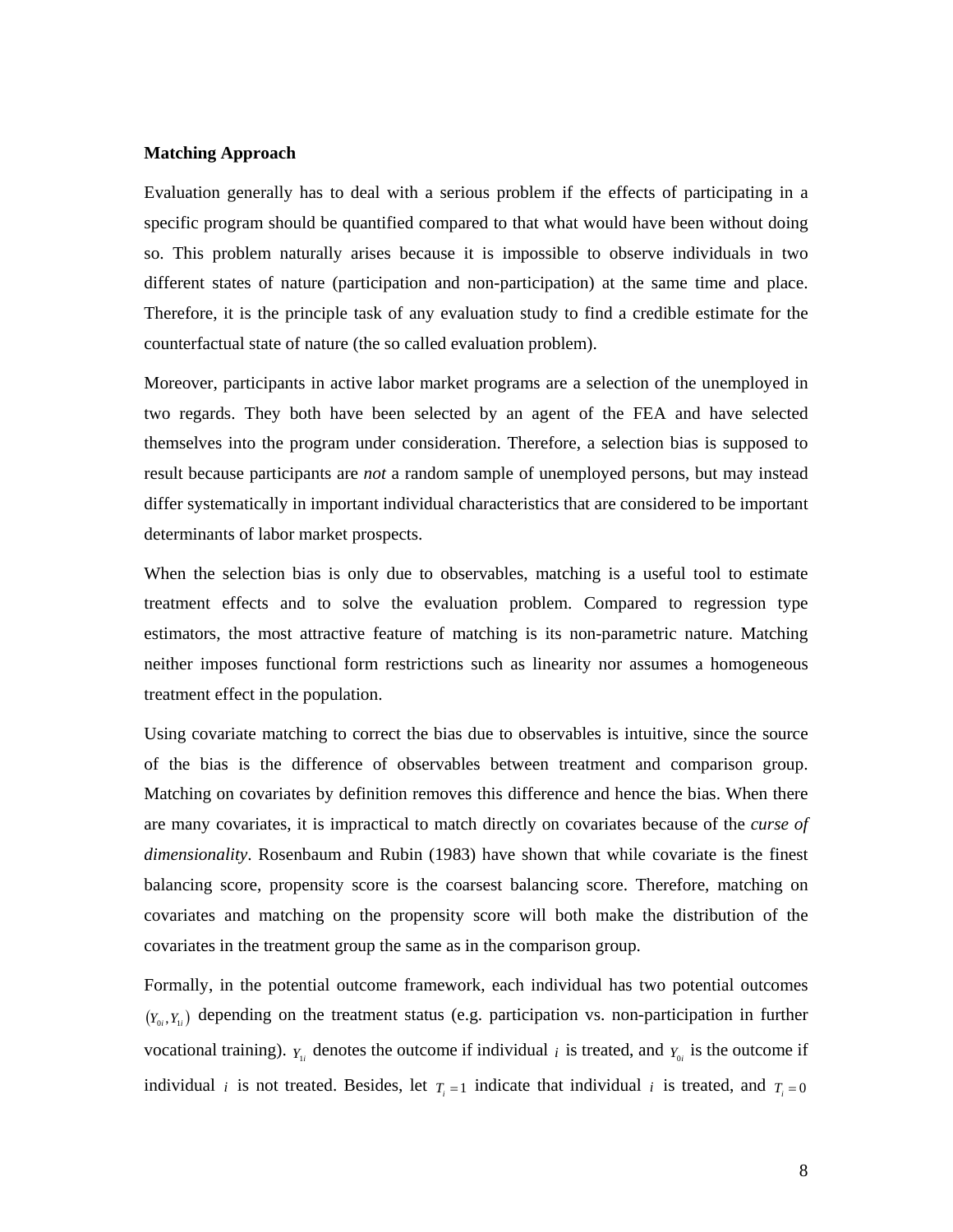otherwise. With  $(Y_0, Y_i)$  we can define different treatment effects, such as those in Heckman and Vytlacil (1999), as follows:

 $\Delta_i = Y_{1i} - Y_{0i}$  Treatment effect for individual *i*  $\Delta_{ATE} = E[\Delta_i]$  Average treatment effect for the population (ATE)  $\Delta_s = E[\Delta_i | i \in S]$  Average treatment effect for the sub-population *S* 

Therefore, when  $S = \{i: T = 1\}$   $\Delta_s$  is the treatment effect on the treated (TT), denoted as  $\Delta_{TT}$ .

The average treatment effect at the population (or sub-population) level can be estimated without bias by observational data if the selection bias is only due to observables. However, that the selection bias is in fact only due to observables is formally characterized by the following two assumptions:

[*CIA*] 
$$
(Y_0, Y_1) \perp T \mid X
$$
 Conditional independence assumption

[CSA] 
$$
0 < prob(T = 1 | X) < 1
$$
 Common support assumption

The symbol ⊥ is the notation for statistical independence. The *CIA* is also commonly referred to as unconfoundedness assumption or exogeneity assumption.

Hence, it follows under *CIA* and *CSA*:

$$
\Delta_{TT} = E_{x|T=1} \{ E[Y_1 | T=1, X=x] - E[Y_0 | T=1, X=x] \}
$$
  
= 
$$
E_{x|T=1} \{ E[Y_1 | T=1, X=x] - E[Y_0 | T=0, X=x] \}
$$
 (1)

Unbiased estimates of  $E[Y_1 | T = 1, X = x]$  and  $E[Y_0 | T = 0, X = x]$  can be obtained from the data and, thus,  $\Delta_{TT}$  can also be estimated without bias. The same holds for  $\Delta_{ATE}$  and  $\Delta_S$ .

The so called balancing property formally looks as follows:

$$
prop(X_i | T_i = 1, p(X_i) = p) = prob(X_i | T_i = 0, p(X_i) = p) = prob(X_i | p)
$$

Using this property, Rosenbaum and Rubin (1983) have shown that *CIA* and *CSA* imply

$$
\begin{aligned} \n[CIA'] \quad & (Y_0, Y_1) \perp T \mid p(X) \\ \n[CSA'] \quad 0 < prob(T = 1 \mid p(X)) < 1 \n\end{aligned}
$$

It follows from *CIA'* and *CSA'*:

$$
\Delta_{TT} = E_{p|T=1} \{ E[Y_1 | T=1, p(X) = p] - E[Y_0 | T=1, p(X) = p] \}
$$
  
= 
$$
E_{p|T=1} \{ E[Y_1 | T=1, p(X) = p] - E[Y_0 | T=0, p(X) = p] \}
$$
 (2)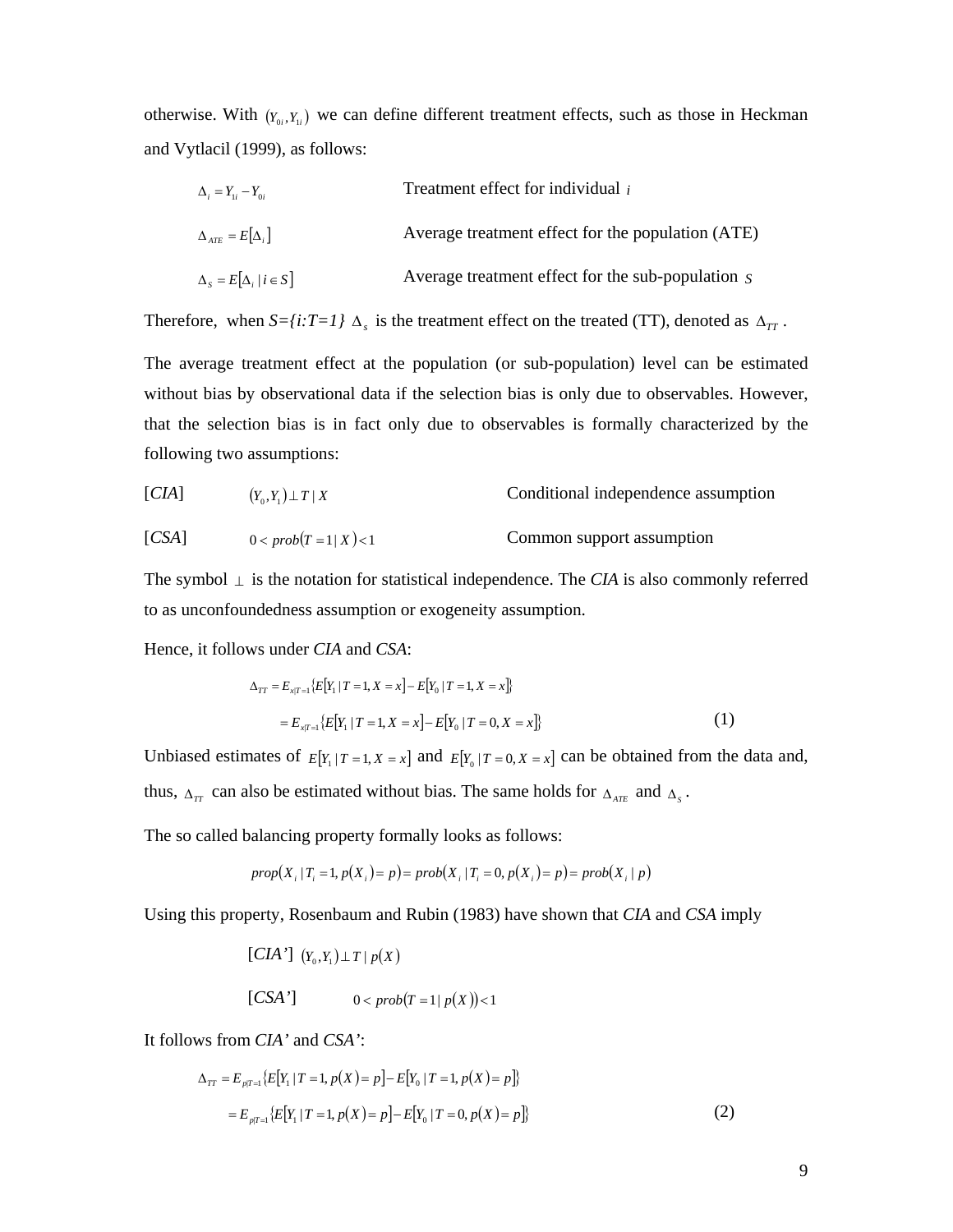Unbiased estimates of  $E[Y_1 | T = 1, p(X) = p]$  and  $E[Y_0 | T = 0, p(X) = p]$  can be obtained if  $p(X)$  is known. The advantage of equation (2) over equation (1) is that instead of controlling for a high-dimensional vector *X* , formula (2) only needs to control for the scalar *p* .

The ratio of 1 to 80 between the number of treatment and control group observations ensures a sufficiently large matching potential to apply conditional propensity score matching here. This approach combines exact matching on a number of covariates with consecutive onedimensional propensity score matching.

First, propensity scores for each of the six types of further vocational training are estimated by using the whole sample of non-participants (2,376,000 observations) and applying different specifications.<sup>4</sup> The choice of the appropriate specification was then based on balancing and Hotelling tests. Therefore, we allowed the number and nature of covariates for estimating the propensity score to differ between the types of further vocational training.

Subsequently, participants and non-participants are matched *within* cells. These cells include individuals that are homogeneous with respect to previous unemployment duration, labor market region, and gender. Hence, we ensure that matched pairs of participants and nonparticipants have exactly the same gender, are from the same labor market region, and have been previously unemployed for exactly the same period. Additionally, matched nonparticipants are not replaced, i.e. after a participant is matched with his or her nearest nonparticipant, the respective non-participants are no longer part of the matching pool.

#### **Duration Models**

 $\overline{a}$ 

The process of leaving unemployment in favor of paid labor can appropriately be modeled by a transition rate approach. Two potential destination states *q* are considered reflecting transitions to employment  $(q=1)$  and alternative transitions like for example other labor market policy measure or retirement  $(q=2)$ . The hazard rate is defined as the limit of the conditional probability for the ending of a spell in interval  $[t; t+ t]$  given that no transition occurred before the start of this interval:

$$
\lambda(t) = \lim_{\Delta t \to 0} \frac{P(t \le T < t + \Delta t | T \ge t)}{\Delta t}
$$
 (3)

where  $T$  denotes the length of a spell.  $T$  is assumed to be a continuous, non-negative random variable. We assume proportional transition rates with covariates causing proportional

<sup>4</sup> For the implementation of all propensity score estimations the tool psmatch2.ado by Edwin Leuven and Barbara Sianesi is used.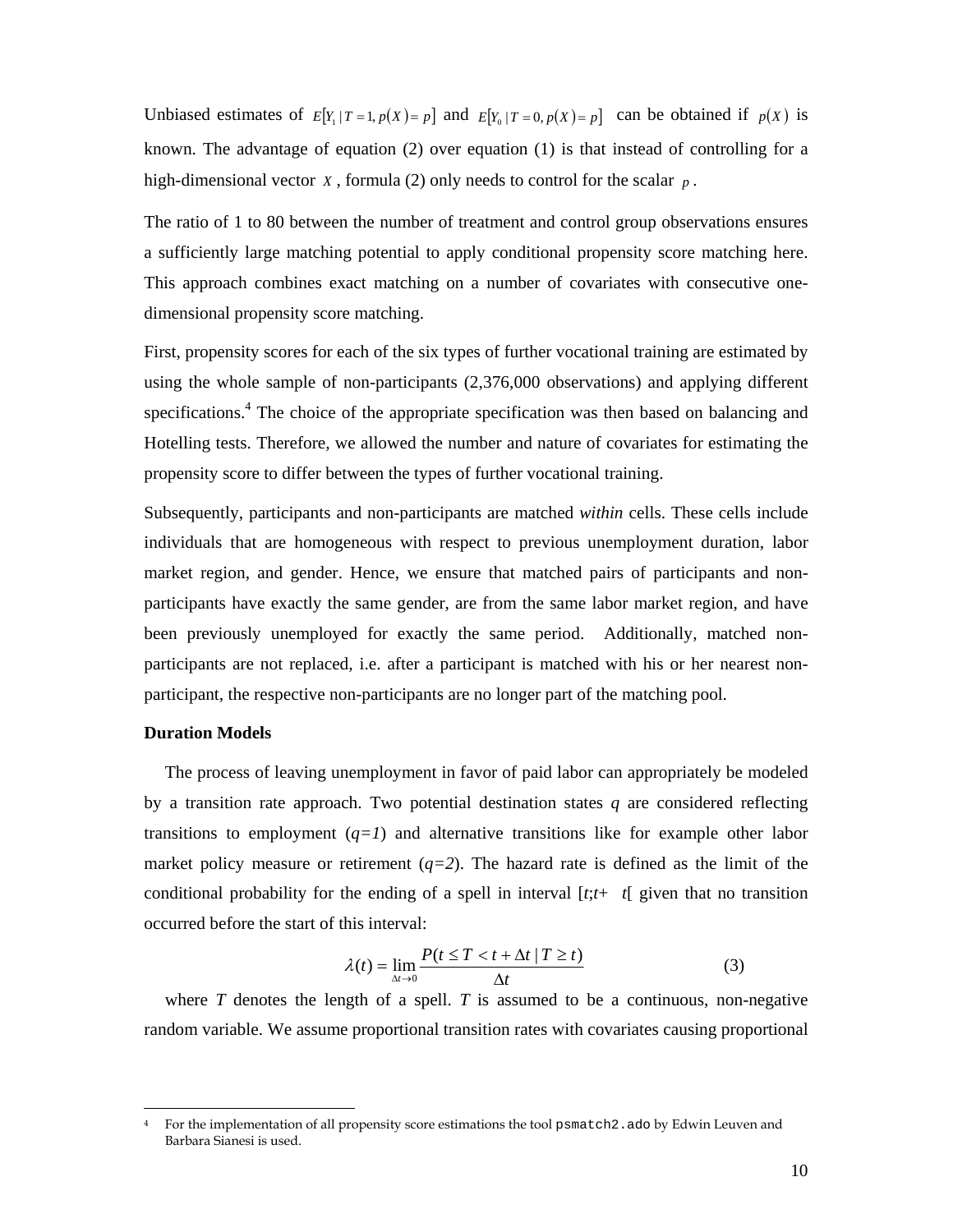shifts of a so-called baseline transition rate and interval constant covariates. The hazard rate  $\lambda(t | x(t))$  corresponds to the sum of the two transition rates

$$
\lambda(t|x(t)) = \sum_{q=1}^{2} \lambda_q(t|x(t))
$$

with the transition probability to destination state *q* corresponding to

$$
\lambda_q(t|x(t)) = \lambda_{0q}(t) \exp(x(t)\beta_q + \eta_q) \text{ with } (\eta_1, \eta_2) \sim N(0, 0, \sigma_1^2, \sigma_2^2, \rho). \tag{4}
$$

 $\lambda_{oq}(t)$  denotes the destination specific baseline transition rate,  $x(t)$  a time variant row vector of covariates,  $\beta_q$  a column vector of parameters and  $\eta_q$  a time invariant individual and destination specific error term, representing the joint influence of unobserved heterogeneity. We assume these error terms or random intercepts to be bivariate normally distributed with expected values 0, which allows for dependent competing risks.

Discrete-time measurement leads to the simplifying consequence that instead of continuous levels of  $\gamma_{oa}(t)$  and  $x(t)$  only their interval specific mean levels have to be taken into account. Assumed that the time axis is divided into intervals of unit length, a given spell consists of a number of *k* intervals, in the following referred to as subspells. The *j*th subspell covers a range from  $t = j-1$  to  $t + 1$ , but excluding  $t + 1$ . The interval specific means of  $\gamma_{og}(t)$  and  $x(t)$  are then denoted as  $\gamma_{oa}(j)$  and  $x_j$ .

For the survivor function this implies:

$$
S(j) = \exp\left(-\sum_{q=1}^{2} \sum_{k=1}^{j} \exp(x_{qk}\beta_k + \gamma_{qk} + \eta_q)\right) \text{ with } \gamma_{qk} = \ln\left(\int_{t_{k-1}}^{t_k} \lambda_{0q}(\tau)d\tau\right) \tag{5}
$$

The survivor function  $S(i)$  describes the probability that a spell lasts at least *j* intervals. The  $\gamma$  parameters are capturing the duration dependence of the baseline transition function. They may be interpreted as an interval specific mean of the baseline transition rate, which is equivalent to an interval specific constant baseline transition rate.

Following from this, the probability  $f$  of a transition to state  $r$  at a given interval  $j$  is given by the difference of two survivor functions multiplied by the share of the risk-specific transition rate at interval *j* related to the hazard rate at interval *j*.

$$
f_r(j) = \frac{\exp(x_{rj}\beta_r + \gamma_{rj} + \eta_r)}{\sum_{q=1}^{2} \exp(x_{qj}\beta_q + \gamma_{qj} + \eta_q)} [S(j-1) - S(j)].
$$
 (6)

The likelihood contribution of a spell corresponds to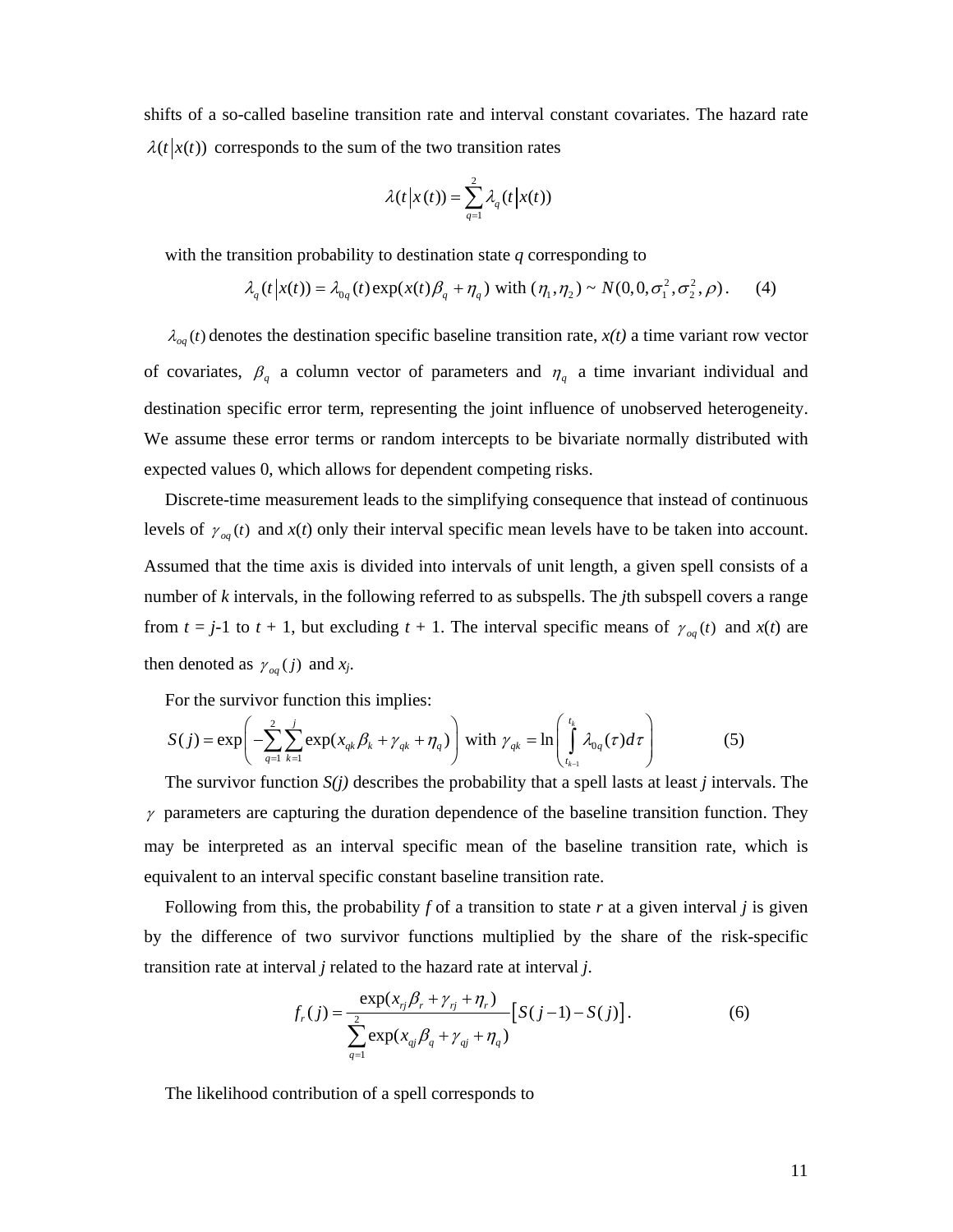$$
L(\beta, \gamma, \eta_1, \eta_2) = \frac{\exp(x_{1j}\beta_1 + \gamma_{1j} + \eta_1)^{c_1} \exp(x_{2j}\beta_2 + \gamma_{2j} + \eta_2)^{c_2}}{\sum_{q=1}^{2} \exp(x_{qj}\beta_q + \gamma_{qj} + \eta_q)} [cS(j-1) - (2c-1)S(j)]
$$
 (7)<sup>5</sup>

whereby  $c_1 = 1$  and  $c_2 = 1$  indicate a transition to risk 1 and risk 2 in interval *j*, respectively, and  $c$  corresponds to the maximum of  $c_1$  and  $c_2$ . It implies that right-censored spells are assumed to be censored at the end of the related interval, but that transitions may occur somewhere between *j*-1 and *j*. The likelihood contribution is not separable into destination-specific components as suggested by Narendranathan and Stewart (1993b) because we do not assume that transitions can only occur at the interval boundaries (see Roed and Nordberg 2003 or Jenkins 2004 for similar approaches). Therefore we can not estimate destination specific models separately, even in a model without unobserved heterogeneity.

 $\overline{a}$ 

<sup>&</sup>lt;sup>5</sup> The corresponding likelihood is solved by applying Gauss-Hermite quadrature.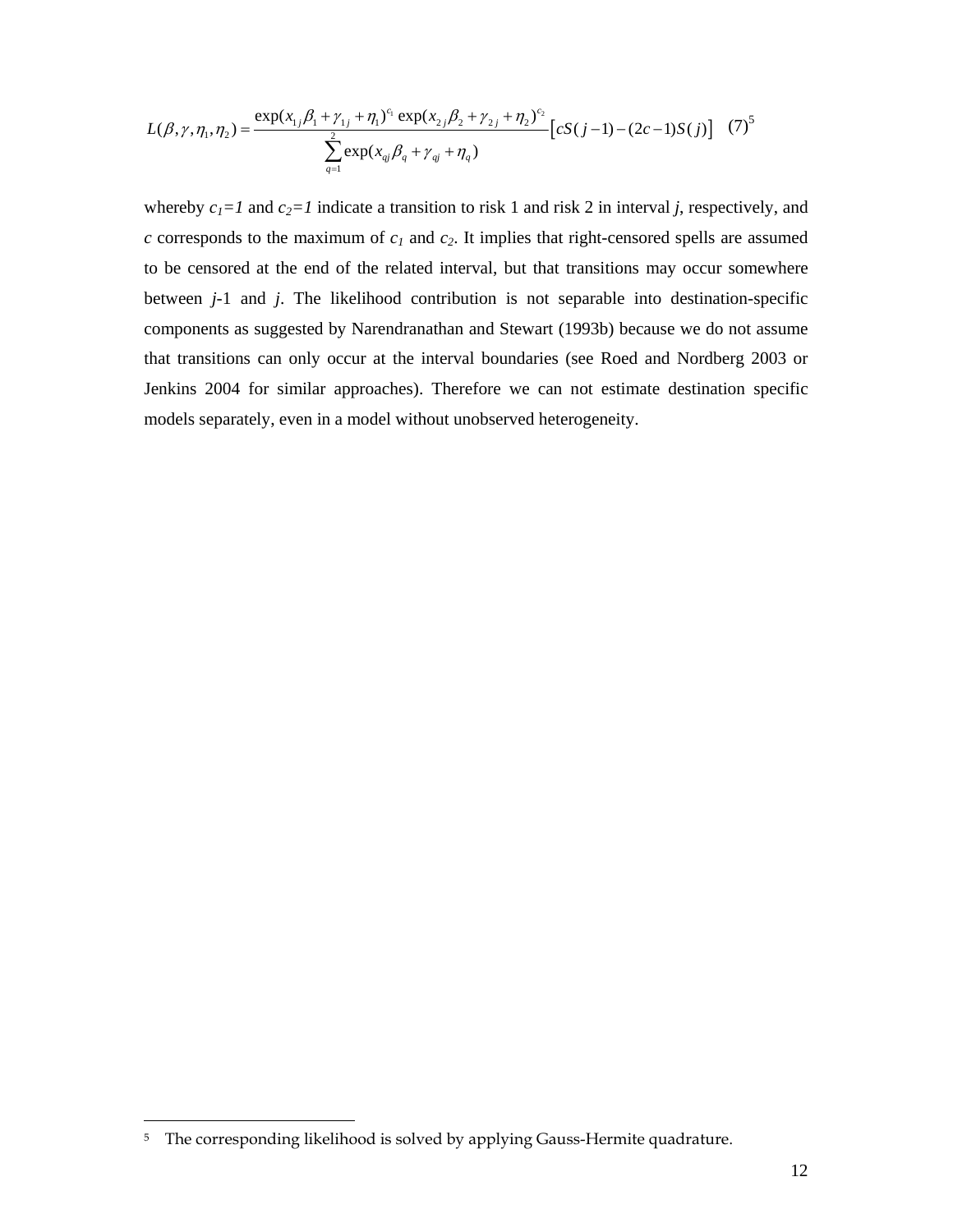### **5 Results**

In general, our analysis reveals quite heterogeneous effectiveness of the different types of publicly financed vocational training. But the general dilemma all program types are faced with is that the lock-in effect has to compensated by improvement of employment chances after participation. The lock-in effect consists of two parts: The probability of leaving a program and the duration of the programs. The reform goes along with a shortening of program duration, which has weakened the overall lock-in effects. On the other hand the probability of leaving the program has decreased after the reform, indicated by an increase in the coefficients of the lock-in effects in the estimated hazard rate models for some program types. This indicates that the fit between participants and programs has been improved, i.e. it seems to be more attractive for the participants to finish the training program after the reform. This may be due to a higher quality of the programs or due to a better match of the preferences of participants and programs.

Some of the analysed program types failed with respect to employment probabilities, while other were moderately successful. However, the analogous observation of the probability of unemployment suggests that most measures had no significant, positive effect before the reform. The phenomenon of increasing the probability of employment without decreasing the probability of unemployment is explained by the fact that participation in a training measure managed to cause persons, who otherwise would have withdrawn from the labor force, to return into employment.

Due to the reform, the effects of measures concerning the probability of employment as well as of unemployment have noticeably improved for most of the six program types. The reform effect seems to be strongest, when program entries take place between the 4th and 12th month of unemployment.

#### **Selected results for two program types**

Figure 1 presents the non-parametric estimation results of one short program type, "occupation-related or general training program" (program type 1), and one long program type, "individual-scheme with occupation-related certificate" (program type 5). The development of the differences between participants' and matched non-participants' probability of employment is being observed, starting from the point of the participant's entry into a measure. For the shorter program before the reform we observe a significantly positive effect after 24 months. The magnitude is about 5 percentage points and the effect seems to be not sustainable. For the long program type we do not observe any positive effect. However,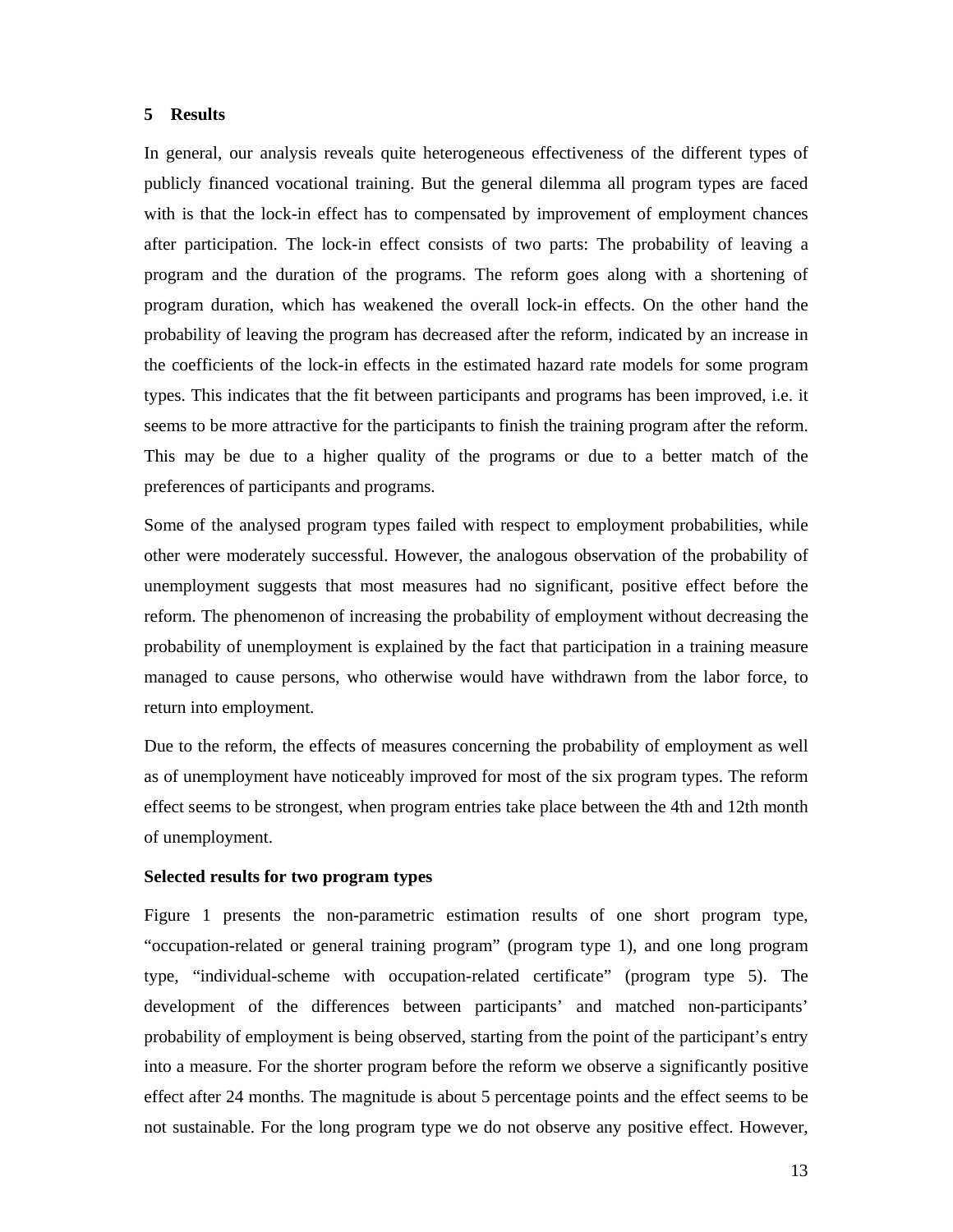this program type lasts in general for two years. In Figure 2 the corresponding unemployment probabilities are presented. Participation in program type 1 does not decrease the probability of unemployment, although we observe an increased employment probability. Parcitipation in program type 1 seems to increase the employment probability of individuals who would otherwise leave the labour market, i.e. would not be employed nor unemployed.





The reform increases the probability of employment for both program types during the first nine months. The unemployment probability is observed for a longer period (15 months) and a total reduction of the unemployment risk by around 10 percentage points is observed for program type 1 after the reform, 15 months after program entrance. For program type 5 we do not observe any positive effect but the reform leads to a clear decrease in the unemployment probability difference between participants and the control group.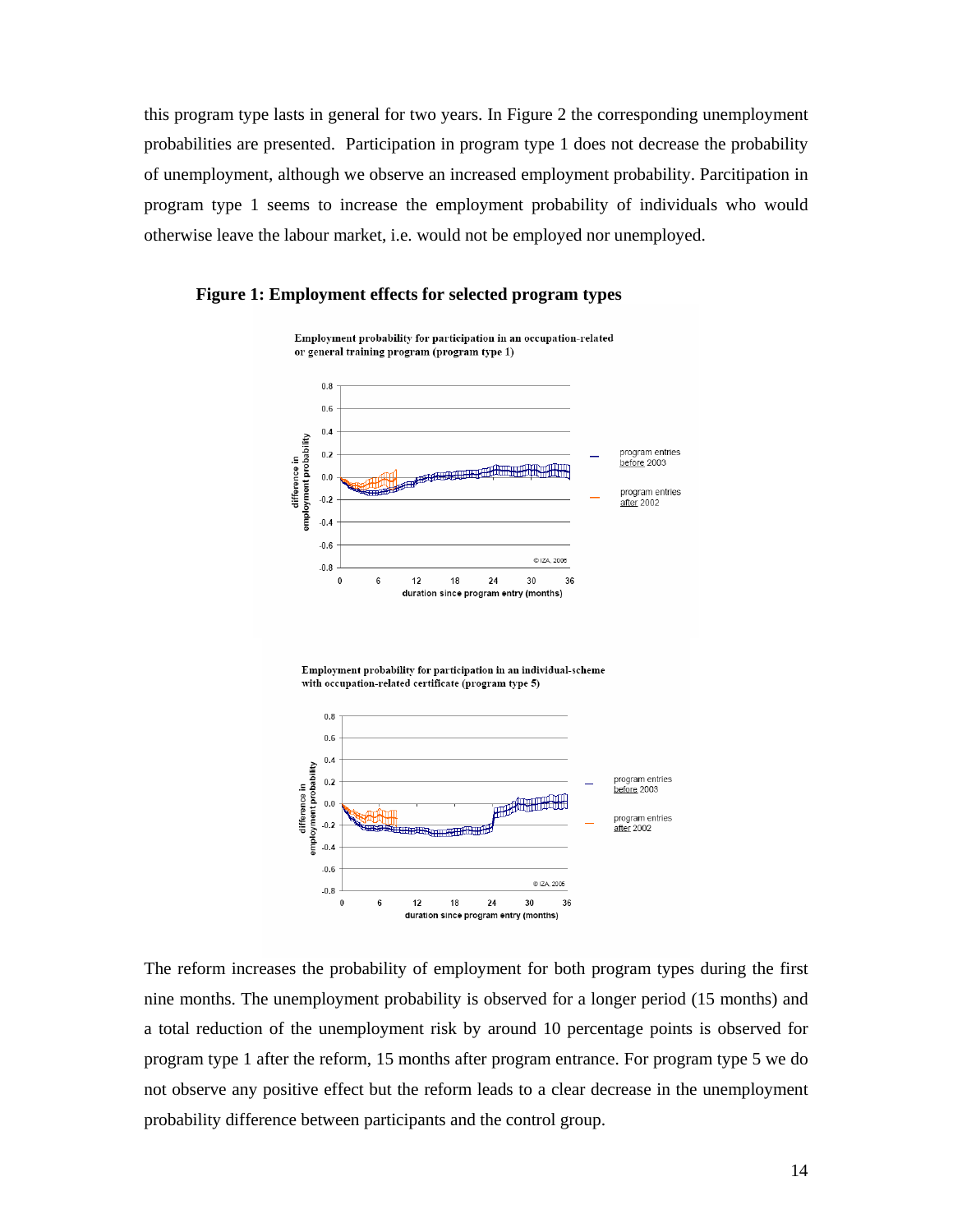# **Figure 2: Unemployment effects for selected program types**



Unemployment probability for participation in an occupation-related or general training program (program type 1)

Unemployment probability for participation in an individual-scheme with occupation-related certificate (program type 5)



[to be completed: further discussion of treatment effects for several subgroups and program types]

[to be completed: Tables and Figures presenting results and descriptive statistics]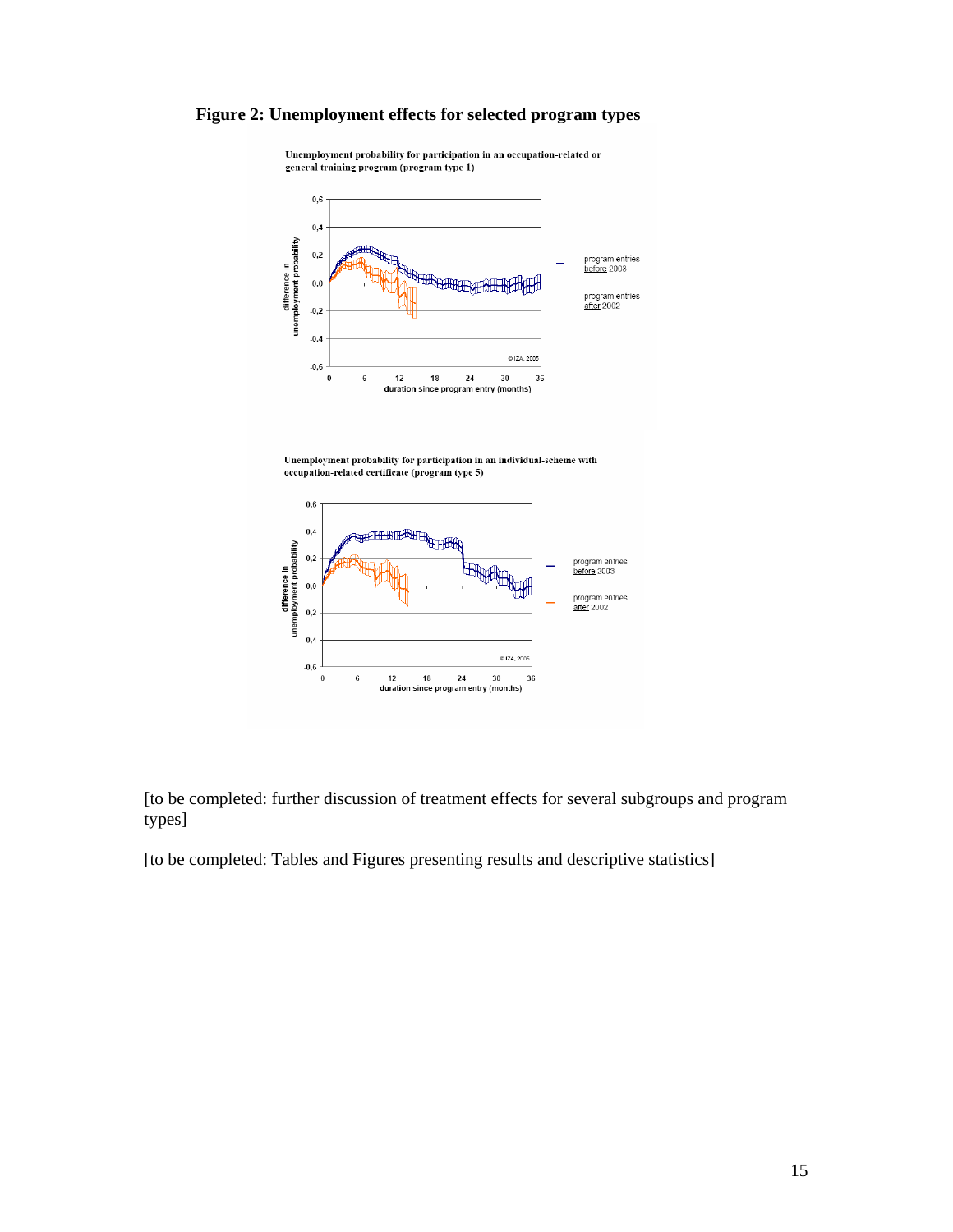#### **6 Conclusion**

In 2003 a reform of the German active labor market policy was introduced. With respect to public sector sponsored training for unemployed individuals the reform mainly consists of the introduction of a voucher system for program participants and a stricter selection of participants and program types by the case workers, relying on the expected reemployment probability of the participants. The aim of this reform is to increase the competition on the supply side of the "training market" and thereby to increase the quality of the training programs as well as to reach a better match of participants and programs. This paper analysis the employment effects of public sector sponsored training in Germany for unemployed individuals before and after the reform.

Using a rich administrative data set for the years 2000 to 2004, we apply propensity score matching methods to estimate the average treatment effects on the treated. In contrast to other studies we distinguish between six different program types and between five regional types. Moreover we compare the pre-reform period to the post-reform period before and after January 2003.

The results show strong lock-in effects for all program types before and after the reform. For some of the programs we observe slightly but not sustainable positive effects on the employment probability. The treatment effects are heterogeneous and vary with the program type as well as with the previous unemployment duration. The reform seem to have a positive impact on the treatment effects. In order to address the long-term effects of the reform as well as long-run effects of the different program-types, new data for 2004/2005 will be used.